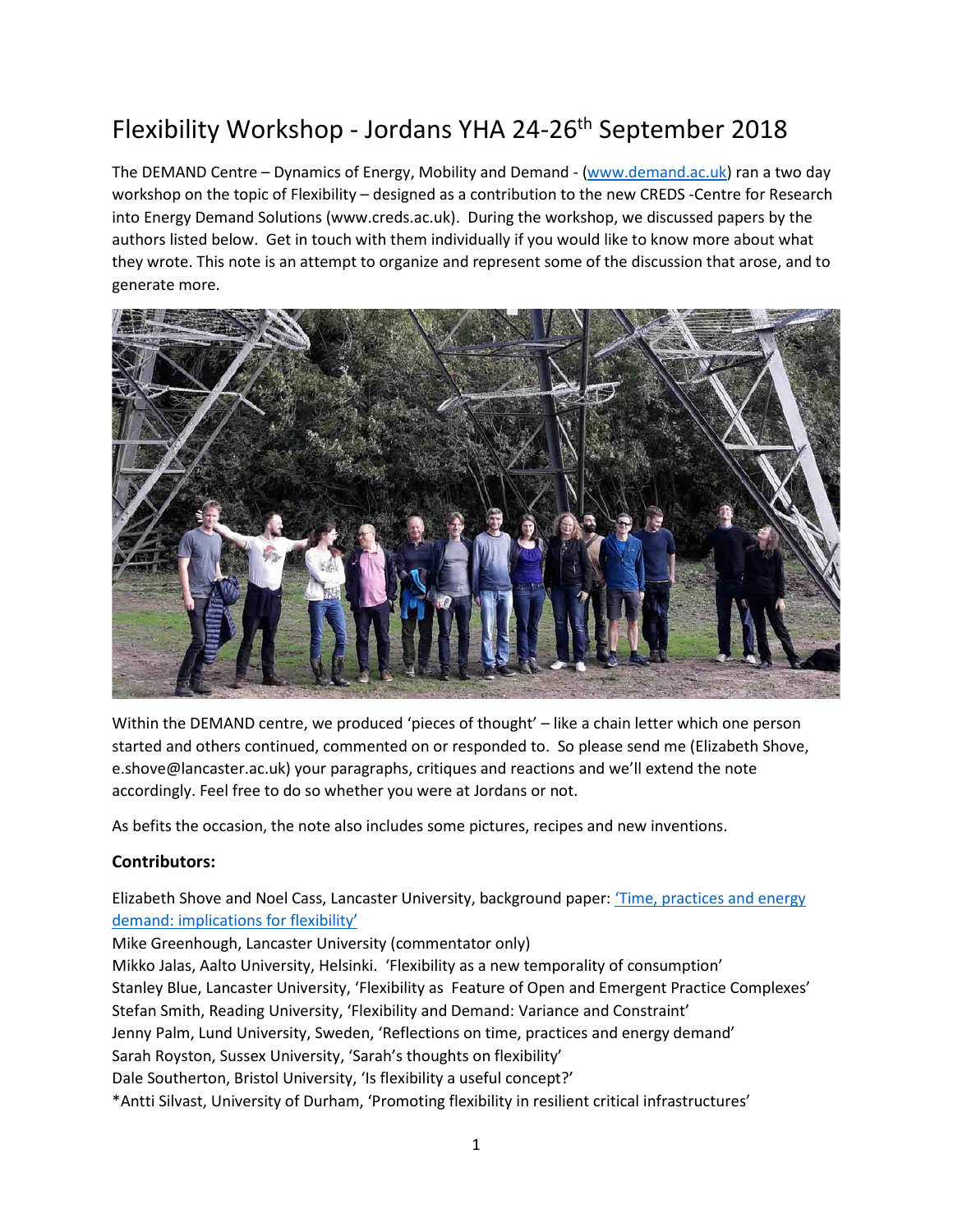Eva Heinen, University of Leeds, 'Flexible workshop: response to background paper' Mathieu Durand Daubin,'Time, practices and energy demand: implications for flexibility' \*Sergei Shubin, Swansea University, 'Time and flexibility in the context of international labour migration' Martin Green, Reading University, 'Living aboard temporal rhythms of dispersed grids' Glenn Watts, Environment Agency, 'Water supply planning: reliability, variability and flexibility' Nicola Labanca, European Commission, 'Insights on Flexibility from an Historical Approach to Energy, Time and Instrumentality'

Roger Fouquet, LSE, 'A very brief history of time(management)'

\*neither could make it to Jordans but we discussed their contributions anyway

This note is in six sections:

- 1. Flexibility: definitions goal oriented and systemic/textural
- 2. Flexibility: in relation to variation; scale; storage, technologies
- 3. Flexibility: comparing across sectors water, electricity, transport, labour
- 4. Flexibility: narratives and storylines time, measurement, discourses
- 5. Flexible leftovers and more unfinished business
- 6. Topics and questions for Antti and Sergei
- 7. Recipes and new inventions

## **1 Flexibility: definitions**

I think we adopted two really broad ways of defining flexibility – one was in relation to **the achievement of some (usually unstated) goal** or end. Such definitions tended to focus on alternative ways of achieving a (usually unstated) goal – e.g. alternative affordances, consumer or producer 'choice'), in the face of disruption (resilience), or despite variations (seasonal; demographic).

For example:

Does flexibility mean some kind of change in forms of ease and convenience? Is flexibility always about choice and the availability of other options/time Clashes in flexibilities (within households, of employer-employee) are endemic: fixed/rigid arrangements for one may be part of creating flexibility for another. Fixed obligations mean that other practices are organized around that priority Flexibility is the 'ability to change state or structure' (but who or what's ability) 'Perspective' matters for flexibility: who you are and what 'you' want to do. Flexible time is not 'less harried' – an observation more than a definition Flexibility is an individual quality: some have more of it than others (meaning they are in a position to manage other schedules).

Flexibility is about achieving an end in the face of variation: e.g. of institutional responses to variations in patients' conditions. Tensions between standardized and equitable (inflexible) procedures that have to be applied to many different settings (flexible). Are variations in patients' conditions a source of flexibility in the system (or an occasion for it) and how are these variations handled in the institution. Is flexibility, in these cases, the potential for variation?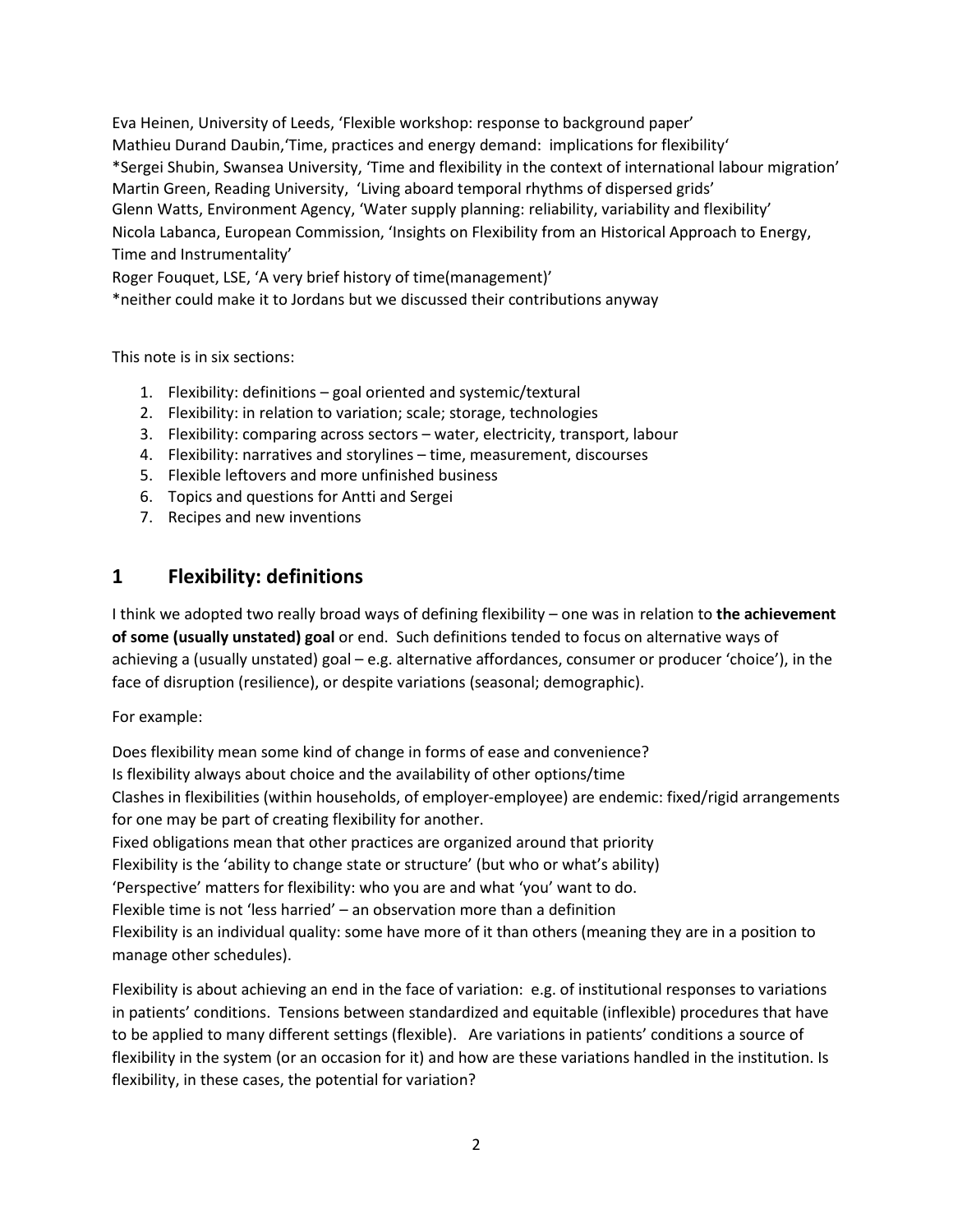Flexibility is about adaptability: For instance, and with Martin who lived on a canal boat, learning how to adjust to different and also intersecting times/time scales (deadlines for work, hours of sunshine) depends on also adapting what it is that is being done, and how. (e.g. 'grid jumping' to a library, working different hours). Stefan wonders if there are relations between temporality and adaptability that need exploring. Long-term adaptation (e.g. growing different crops due to climate change or changing building design to suit different demands) vs. short term response (e.g. greater irrigation due to drought, or temporary use of air conditioning in heat waves).

Flexibility in relation to supply and demand relates to the goal of some kind of ongoing equilibrium. Discussions of flexibility in terms of the relation between supply and demand involve the metaphor of a a 'spring' – feedback, reaction, adjustment and response are about keeping the system in balance by modifying both consumption and provision. So flexibility is about the scope for short term response to a change in supply – with the goal of equilibrium.

Discussions of flexibility often suppose people are without connections, or practices are isolated from each other. This is wrong. Flexibility is about negotiating constraints: If constraints on doing (urgency/injunction; availability, sufficient time) are 'relaxed' is there more flexibility? (to do what)

Defining flexibility as agency – as the ability to do, or as a constraint on (someone elses') agency – overlooks the coordinated nature of social life. But it fits in well with notions of consumer (and other forms of) choice. Eg. flexibility depends on the 'offerings' of the system: e.g. bus or cycle, or tram or car offer choices with which to get from A to B. E.g. are systems where there are many providers more 'flexible' (offering choice) than those that are monopolies. This is to equate flexibility with individual choice.

Other definitions took flexibility to refer to something about **how social practices are configured.**  Examples include the kinds of interconnections that exist between practices; the societal ordering of practices in time and space, how technologies and supply chains constitute forms of flow, stasis and linkage and how they relate (or not) to ideologies of choice.

#### For instance

Are there are 'limits' to forms of interlinkage as these are situated/historical? Where there are fewer linkages is there is greater or lesser scope for flexibility?

Flexibility and resilience: adaptability (of something/someone) to a shock. So is flexibility (as resilience) about not breaking under strain, or about bouncing back after the shock (more broadly, how does flexibility relate to resilience, and the potential for adaptability). Flexibility is about coping with risk (to achievement of a specific goal). But it might also be related to the more systemic organization of 'opportunities'.

Flexibility is often in one aspect only – and that can be and often is in tension with other aspects. For instance, flexible supply chains are in tension with those that are efficient and 'lean'. Flexible ones have redundancy built in.

'Flexibility in society affects transport': situates transport not as a form of flexibility but as an expression of it, and of the many interconnections that define the social-spatial-temporal mesh.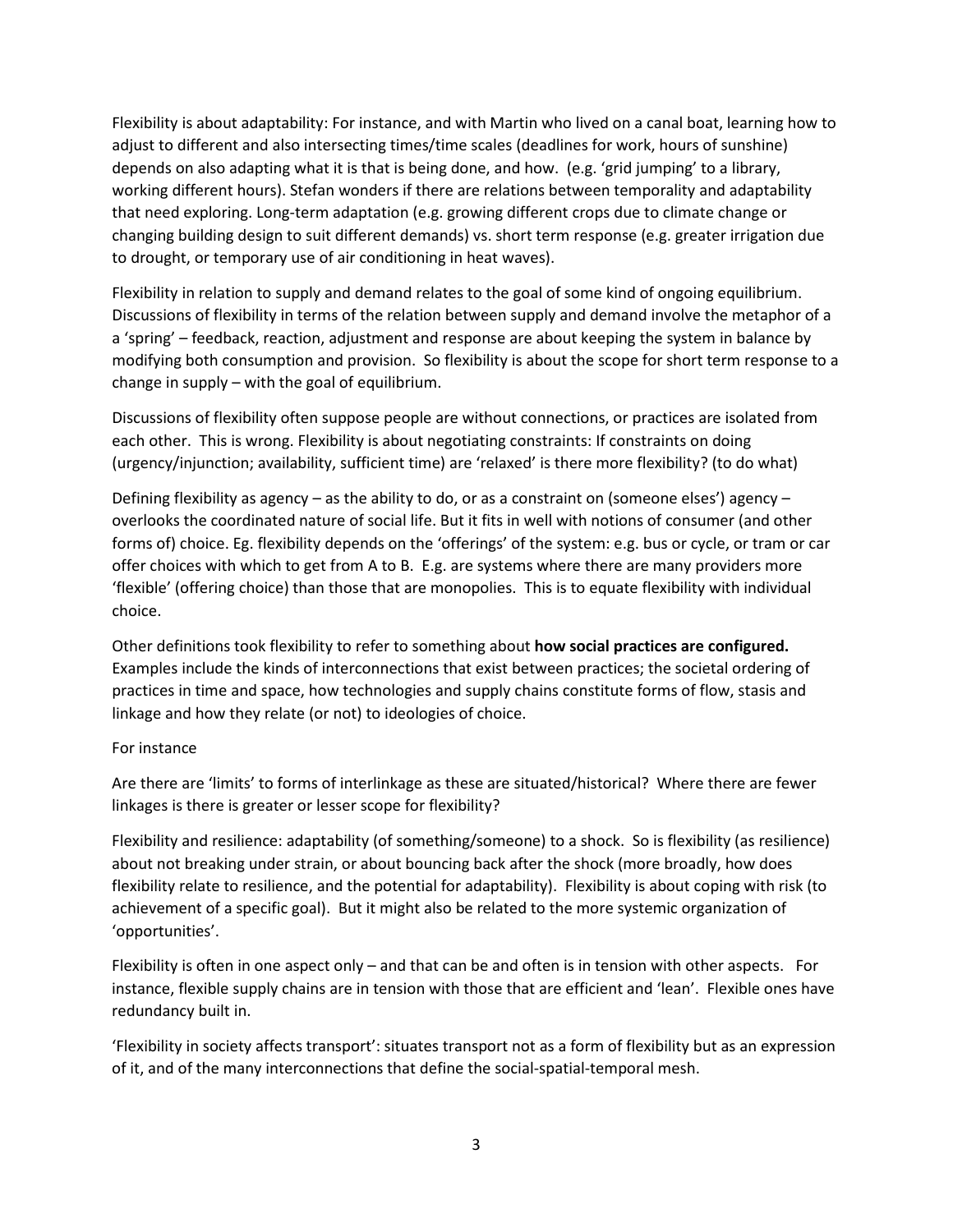Flexibilities and limits to them are embedded in infrastructures, material arrangements, rules and 'nature' (physical properties) – but *never* in absolute terms, since these arrangements are always instantiated in practice.

**These two groups of definitions are not disconnected**: goals and priorities, e.g. social commitments, schools, clubs create forms of 'inflexibility' (for which read priorities), and also figure in the collective ordering of space and time.

How does the 'flexibility' (aim to achieve goal) of an individual relate to the flexibility of an organization; a family; a school; a workshop; a society. Sometimes goals are aligned, but not always. Flexible organisations can rest on inflexible (aspects of) labour.

If flexibility is about improvisation and adaptation, is that not also related to forms of learning (Lave and Wenger); - flexibility is about how people adapt, acclimatize or become acculturated, and how, in the process, they also transform that which they are becoming part of.

More broadly, how are different kinds of flexibility generated by the social. How are potentialities for adaptation and improvisation generated and on what are these based?

See also the idea that the main cultural driver of flexibility is unpredictability: If social systems were predictable there would be no need for flexibility. Stefan notes that social systems at scale demonstrate some regularity (in terms of energy use), but it is the variability of supply which drives need for flexibility in this case - whether the social system is predictable or not. According to Nicola – and others - systems become more unpredictable as they become more complex and as they have more interconnections.

# **2 Flexibility in relation to: variation, scale, storage, space, technologies**

In the energy world, lots of variation in what lots of people do at a certain time is taken to indicate 'flexibility': the implication is that any one person could probably switch what they do, since others are doing different things at that time. But aggregated variation need not indicate flexibility for any one actor.

**Variations:** for instance in nature (seasons), or in forms of supply (war, disruption) can trigger 'flexibility' in the sense of configuring ways of achieving specific ends. Some kinds of social and technological arrangements can 'flatten' such variations – e.g. 24/7 societies, or lighting that does away with the dark, and so enables many practices to continue, also forms of storage.

There are different forms of variation: contemporaneous, and change over time. We mostly stuck to the first.

Greater flexibility and 'choice' on the part of individuals does not necessarily result in more variable (recorded) outcomes. There can be variations in all sorts of different dimensions but these don't result in flexibility – in the sense of adaptive potential.

**Scale:** There are intriguing issues of scale: especially within networked systems characterized by different forms of inter-dependencies. Large aggregated systems can encompass variability more readily than smaller ones (but is variability the same as flexibility?).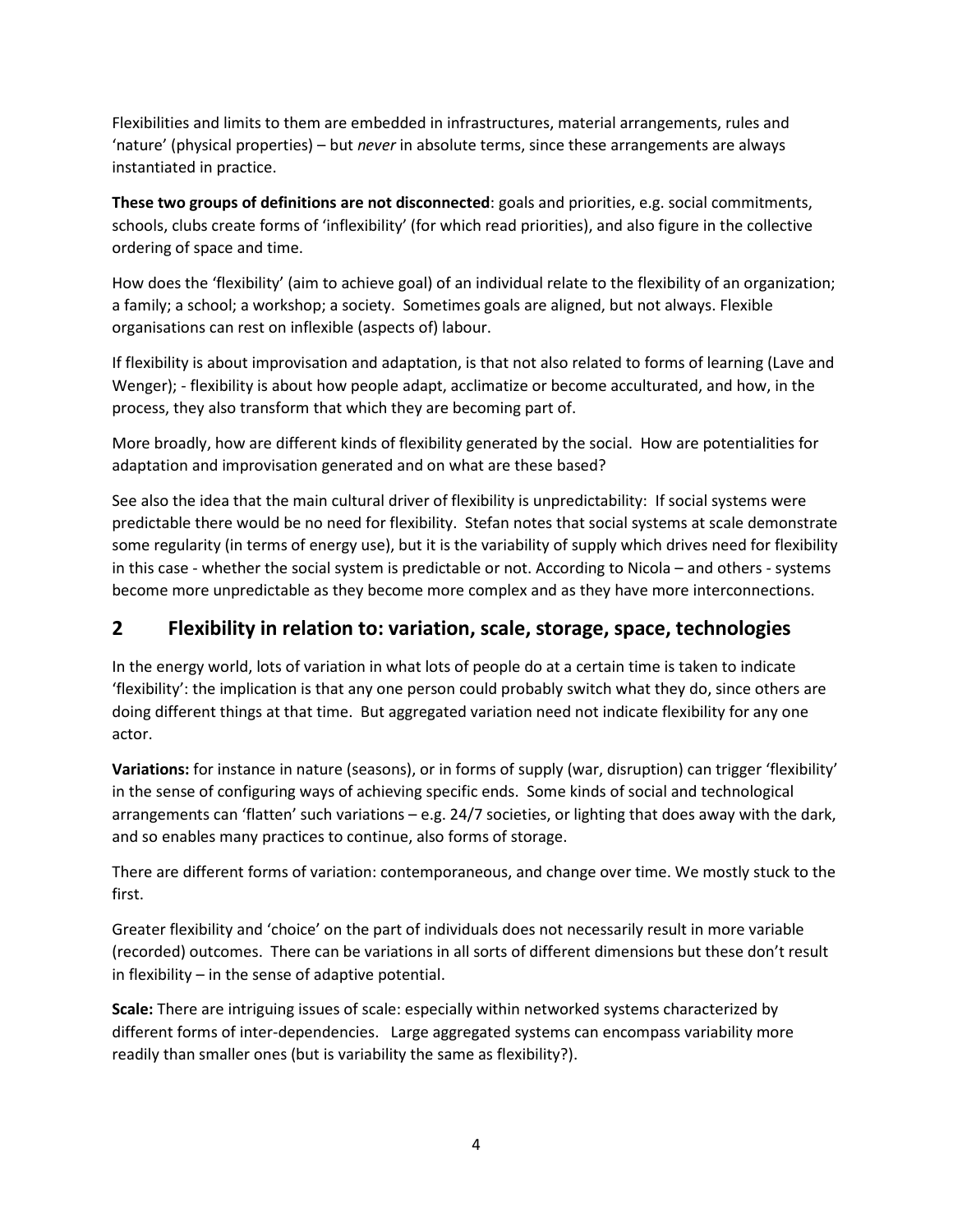Are larger more interconnected networks more or differently resilient than those at a smaller scale? Are they equally more vulnerable/fragile or likely to fail in a 'big' way?

How is the state involved in maintaining extensive functioning networks? Are infrastructures forms of 'protected' provision – and thus the 'fixed' backdrop to other more flexible arrangements?

Small scale storage (on a boat) means interacting with multiple different supply systems and so a series of 'crises' of running out, but on different time scales: of water, of food, of fuel, battery power etc. relating to the size of the tanks, the cupboards etc. (see storage)

**Storage**: how forms of storage at one 'layer' or in one dimension of daily life matters for others: for instance stores of money can be translated into other items that are kept, used up, or used to change systems and technologies of provision (e.g. investment in nuclear power plants). There are also 'metabolic' aspects of storage: ice cream melts outside of a freezer; money is kept differently; water has volume and weight. (see cross sectoral differences).

Flexibility and contingency: building in more contingency is 'expensive' in terms of energy, and also (often) money. E.g. large reservoirs for large amounts of storage/resilience. Wide motorways; extensive back up systems for power.

But note some puzzles over storage and transport: - yes there are issues of parking, bike and taxi ranks etc., but perhaps transport is 'essentially' mobility: that is, it is about moving between sites of storage (e.g. of human labour – commuting; of goods (container shipping) etc.); replenishing or diminishing stores that are implicated in the conduct of other practices.

Storage typically enables displacement of the time of consumption from that of activity. So you don't need to destroy social rhythms in order to shift the time of use of energy. For instance, heat is always about storage. Automation is not about storage but it is about dissociating time of 'doing' by the human from time of energy use. So how do forms of automation and storage interact?

**Space:** how do spatial aspects of flexibility relate to temporal aspects? Are there different forms of flexibility (temporal) that relate to different 'scales' of aggregation and also to different spatial distributions. Mmm… could link to ideas of city rhythms, slow travel…

In the energy system, large parts of variability are NOT to do with flexibility. For instance, they are tied to spatial distributions and densities.

The spatial aspects of water are critical: so providing water to dense urban areas has a long pre-Roman history, and arguably made cities possible. The density means there has to be a hinterland of supply (also typically true for forms of energy, e.g. wood energy).

Travel is all about flexibilities/movements in space – but also about 'speed' and time.

Do certain practices (like having a workshop or seminar) have spatial 'requirements' that can be met in a variety of ways: e.g. in a hotel, a youth hostel but not a lake. Are other practices less 'flexible': e.g. they have more precise 'demands' in terms of space – and more? And in which case what is it that is flexible: the living room of the youth-hostel, or the practice of having a workshop?

**Technologies:** So-called flexibility technologies (convenience, or time shifting) may enable more consumption: not only spreading the load, but also making more forms of consumption possible – e.g.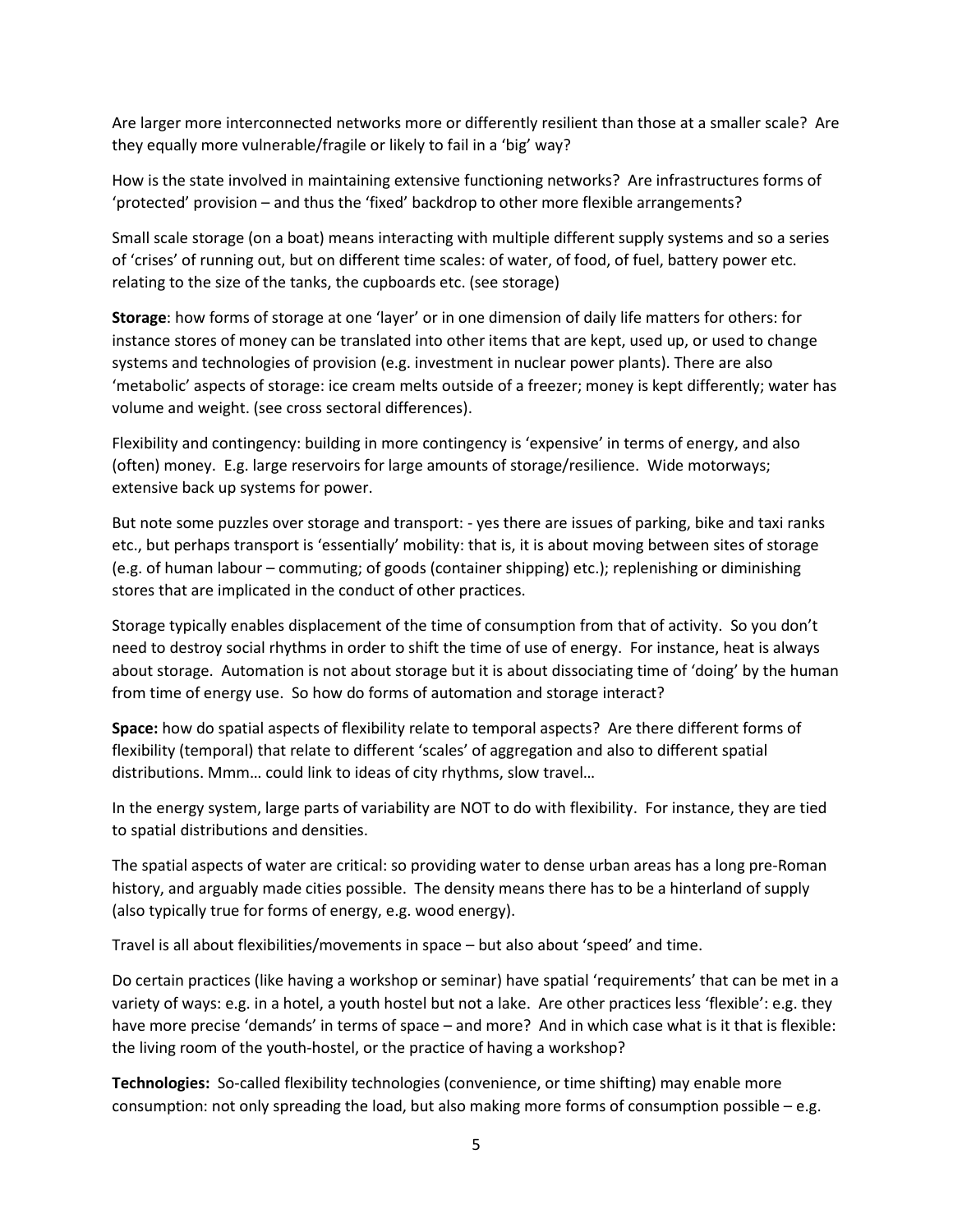via multi-tasking, automation or separating times of consumption from times of doing. For instance, washing machines etc. often matter for the timing of activities and how they are sequenced and scheduled. Technologies mediate flexibilities (in terms of goal orientation and the texture of society).

However, smart fridges only work if you live a predictable (inflexible) life. But only in some respects… in this case in relation to milk consumption. Having the milk bought for you, regularly, perhaps enables you to do a wider variety of other activities (more flexibility). Jacopo notes that (un)predictability and flexibility are interesting to reflect on and not really debated at Jordans.

Does automation and the scope for disconnecting timing of activity/practice from energy 'demand' – create more scope for 'adjustment' – if so, could this be called flexibility. Or does it create more behind the scenes interdependence, including on IT and control?

There are many different ways in which time of consumption and time of use relate: e.g. taking a shower can be using instantaneous hot water, or from a storage tank, (which is also about replenishing for tomorrow). This is not the same as the forms of time-activity displacement involved with the laundry.

# **3 Flexibility: within and across sectors**

There are important cross sectoral (water, energy, money, labour) characteristics and differences in how social arrangements generate different types of 'flexibility' – both in the sense of how goals are achieved and in the space-time texture of society. Also, many practices depend on several 'sectors': thus water and energy, or one product (in plentiful supply) and another (that might be scarce).

How do 'flexibilities' at work relate to 'flexibilities' at home: for instance in terms of employment patterns and domestic 'work'. Ways of thinking about productive labour at home or at work are different: these reproduce what also become arbitrary but significant fault lines in debates about time and energy use (domestic, non-domestic). What is flexibility in an organization compared with a home: what are the institutional priorities and flexibilities/opportunities/affordances in how those priorities are realized and (flexibly?) negotiated.

In travel, being able to switch destinations is one form of flexibility (For the traveler, but also relating the social organization of provision – shops, schools, leisure etc.); but there might be no 'choice' (flexibility) in which mode; and some modes (car, bus) are defined by differently flexible features (you can work, you have to sit still, one route, alternative routes). There might also be flexibility in when to travel, and in how activities are sequenced, and punctuated by injunctions (to collect children from school etc.). Are these inter-related configurations of 'choice' special to travel?

In transport, flexibility is strongly tied to space (intended destination/s). Some claim that congestion is 'self regulating' in terms of feedback but does this mean there 'is' flexibility or does this depend on 'flexibility' or does it generate flexibility on the part of those who form the traffic jams.

What about financial flexibility and the need to deliver return on investment in nuclear power, as well as needing to keep it running at full load.

The weight of water, and its ability to travel downhill is key to where it 'lies' and how it is distributed, and for the energy costs of moving it around. Equally, water is not 'one' thing: treated water has different supply-demand relations than 'green' water that is 'there' but stored in trees and plants.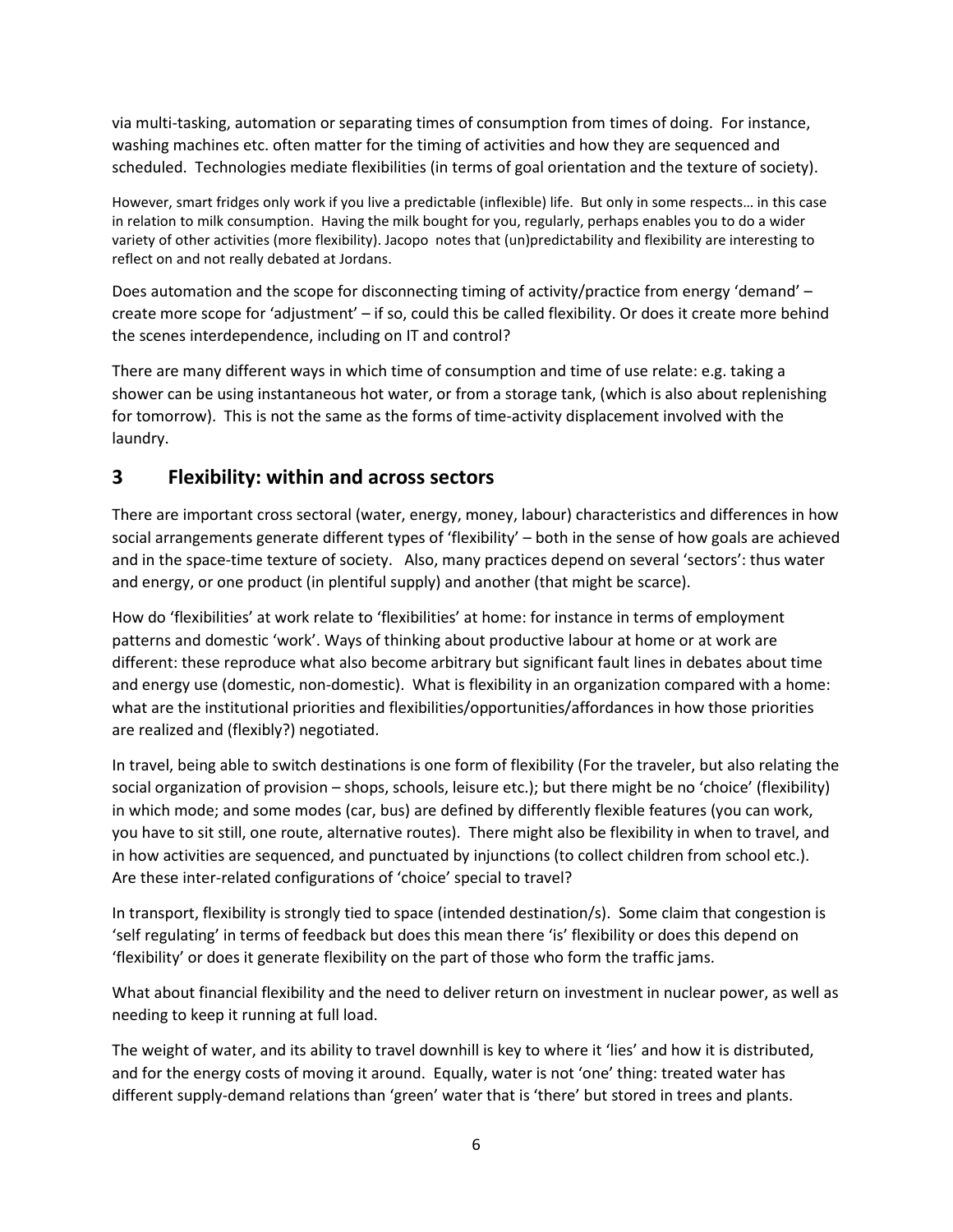As with renewable energy supplies, the 'supply' of water in the form of rain is variable but demand is less so (though increases – for garden watering (with treated water), when water (rain) is in short supply). So this is as much about the relation between 'forms' of water as it is about 'water' as such. Despite knowing very little about the details of demand, the water system works relatively well. This is probably also true for other sectors. This made Stefan wonder: are there fundamental system differences? Water system also storage system. Issue of quality also different – water pressure can vary, voltage and frequency has very tight constraints. By which I mean over capacity is not so much of an issue.

Need to think more about interactions between goals, space, scale, technologies and modes of management. For instance, the history of energy supply is about meeting demand cheaply and this drives the forms and locations of flexibility involved. Supply systems cannot always make use of 'flexibility' that is 'offered' by the consumer. EDF want manageable, but not necessarily 'flexible' demand: infinite flexibility would be unpredictable and unmanageable. Currently, renewable energy sources take priority in the supply regime (other fuels are reduced to suit), but this then lowers the financial return on these other forms. Whether consumer flexibility is useful or not depends on the detailed organization of the system. Consumer response is geographically localized and effects depend on system design and management overall. Will the possible introduction of electric vehicles and electric heating generate more opportunities for 'flexibility'? (and if so, for whom).

There are issues of 'resilience' and questions about the priorities and goals of water provision as these play back into strategies of 'managing' catchments (so fish and people are in competition with each other). These relate to other flows especially of capital and finance and investment in building and maintaining systems of storage and distribution at different scales.

Are different supply systems: labour, water, energy, transport differently flexible – in the sense of being somehow systematically (but also historically) configured in was that are variously networked/interdependent; stand-alone; defined by 'choice' or not, etc.

### **4 Storylines and narratives**

#### *These are little runs of argumentation that hold some of the above points together*

Is there an ongoing historical battle between people and 'nature' – in which the historical struggle is about somehow resisting natural forces in order to enable 'flexibility'; how to think about seasonal policies and goals of reinserting humans as part of nature – romantic?; essential? A corollary of reification? From this it is an easy move to argue that flexibility is tied to an interpretation of linear time which ties it to a form of managerialism and that it is consequently a rationalizing discourse. There was much talk of 'calendar' time of equal units vs 'social time' or other periodicities of 'rituals' – sometimes associated with profane vs sacred time. And also talk about how different 'types' of time: home, church, work, economic – variously enable and constrain each other. To which we added two points. One was that objectified time is real in its effects and is thus a form of 'social' time. The second is that practices come before time and define meanings of fast, slow, done well etc. Clock time is secondary to this.

Nicola's narrative: How the measurement and knowing of time and energy are organized has a long history. We are now in a period of 'complexity' with unprecedented levels of interdependence, (linked to IT), which results in a highly reified regime of calculation. Accepting that this is so there are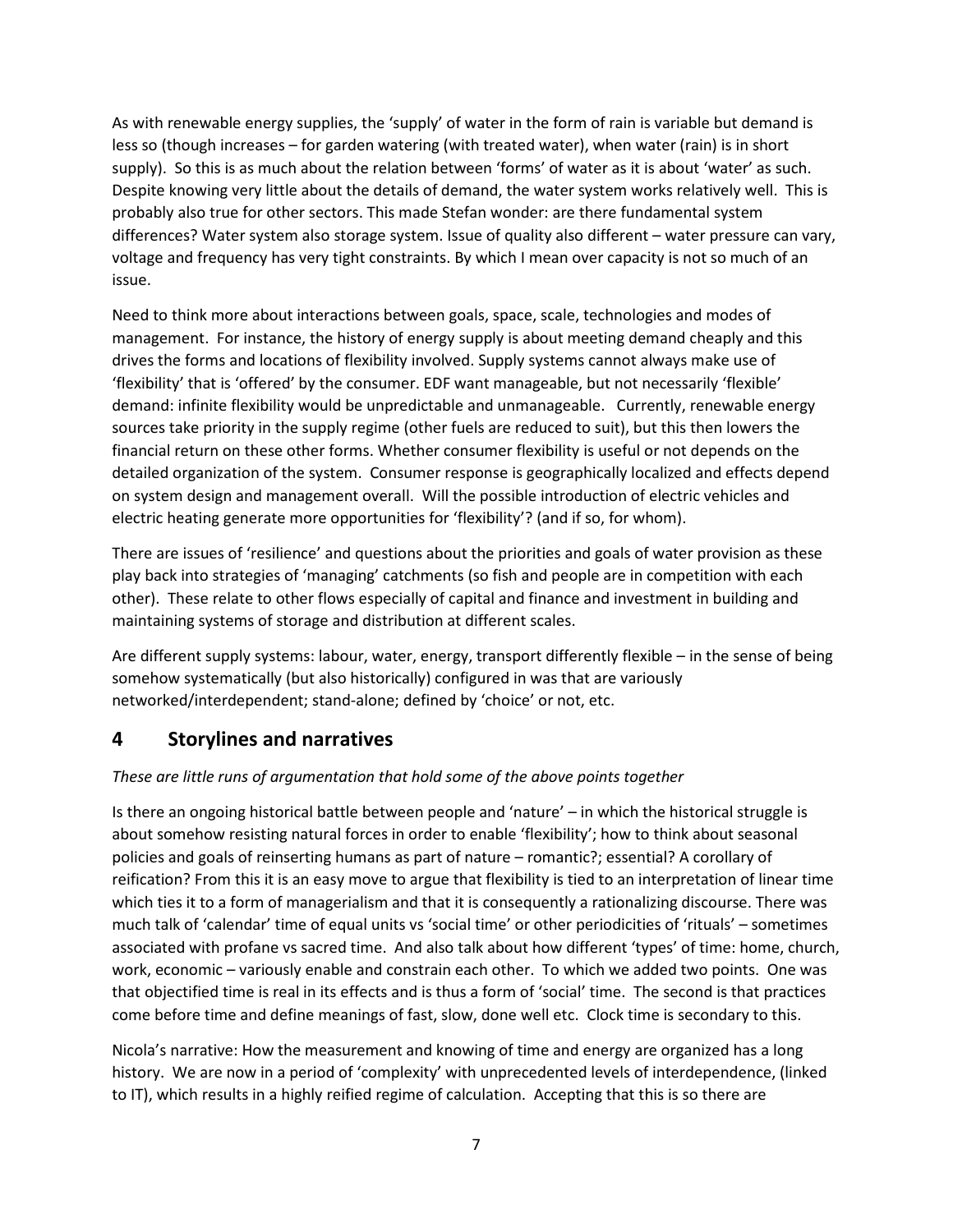unavoidable tensions with 'other' ways of knowing and doing time and energy. This is in part because complex systems have paradoxical results: they inadvertently generate unpredictability (because of their complexity). Greater measurement also paradoxically relates to less control. In which case, one might argue that the 'aim' is to reduce complexity and thus the 'need' for flexibility – to cope with unpredictablities etc. (at a certain scale). Alternatively, smaller scale, less complex systems are not inherently predictable: but the nature of the coupling of supply and demand is perhaps different.

The claim is that using renewables in a complex/interdependent system requires ICT and increases the need for flexibility. But renewables in a less complex configuration reduce that need. This argues for different types of flexibility: type 1 relates to matching supply and demand in a 'complex' and reified system; type 2 is about coping with disruptions that are inherent in such systems and type 3 is about reconfiguring the conditions in which disruptions emerge. The question is how to engage with these 'complementary' systems and how to think about them together.

Nicola adds the following 'In my opinion a large scale transition to renewables necessarily tend to reinforce complexification of energy systems and it is quite hard for me to think of how complex systems might come to an end in the perspective of an energy transition. We will have to deal with the "complementarity" you refer to for a long time, if we will actually continue going for renewables on the large scale. As far as scarcity is concerned, I think that representations informed by transformations started in the 19th might actually change. As mentioned during the workshop, a transition to renewables can in my opinion potentially activate market transformations whereby, rather than energy, it will be power (i.e. energy/time) that will become a scarce resource.

But what if complexity is not (or not only) a 'real' phenomenon, but (also) a mode of conceptualizing the world?

Stan's narrative: Flexibility can be conceptualized in relation to individual agents; to practices or to systems of practice, and there are different dimensions of flexibility: temporal, but also spatial. All are linked to social histories of productive, natural, objective and other kinds of time. The material and social organization of different systems (water, transport, energy etc.) are shaped by/reflect all of the above, and by additional features of interdependence. Given all of the above we need to think about the purpose of the language and concept of flexibility. For instance, is flexibility like 'efficiency' – a discrete rationalized measure that is part of optimizing a system?. Or is it, rather, that taking about flexibility represents a means of challenging and also critiquing this view? More broadly, how is flexibility constituted as a discursive object, and how does this shift historically? What are the connotations of saying something is flexible, or not flexible: what kind of discourse is this?

### **Leftovers and more unfinished business**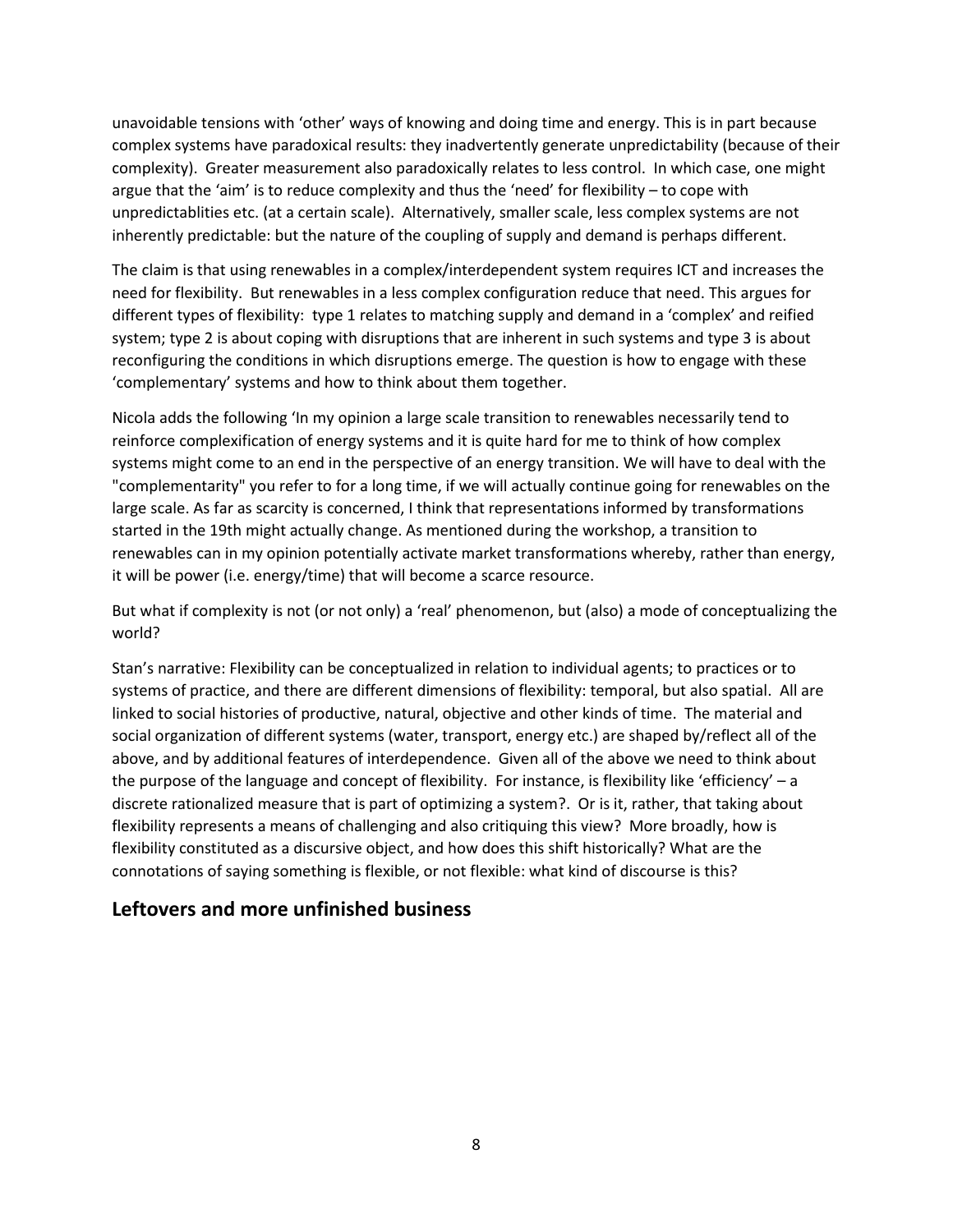

How to connect discussions about the social organization of time, historically, (as in Martin Green's thesis) to issues of flexibility. Are there different 'types' of time (over time) and therefore also, of flexibility. Maybe, but remember that flexibility is not only about time.

Systems of knowing and describing energy and time are outcomes of how society is organized, but they are also performative: they help organize society. We therefore need to have not 'just' a linear history of time management, but one that is embedded in the social practices and systems of which such systems emerge, and of which they are a part. This would also help explain the apparent 'failure' of decimal systems which were, for some reason, incompatible with practices and systems of practices already in place. But also notice that there are co-existing configurations of practices and times in any one society, so no external technology driven (e.g. the clock) 'shifts' that simply occur.

What methodologies and reifications are needed in order to 'see' flexibility and what are the units of flexibility? – answers clearly depend on all of the above, but these are good questions. This is evident in talking about different 'units' of flexibility, e.g. people, practices, or relations between practices.

On measurement and time: units of time, of energy, of hours of labour, and money are often combined, though each has a different history.

Time (meaning attention; engagement) is not the same as energy demand, and in all practices the relation between them is mediated by technology. Forms of variability, and change over time create conditions of their own making: flexibilities reproduce themselves, and change in the process.

How and when do the roles of consumer and provider flip over and in flipping how do these shifts redefine situated 'meanings' of flexibility? (issues not only of 'prosumers' but also forms of responsibility, ownership, control).

References mentioned: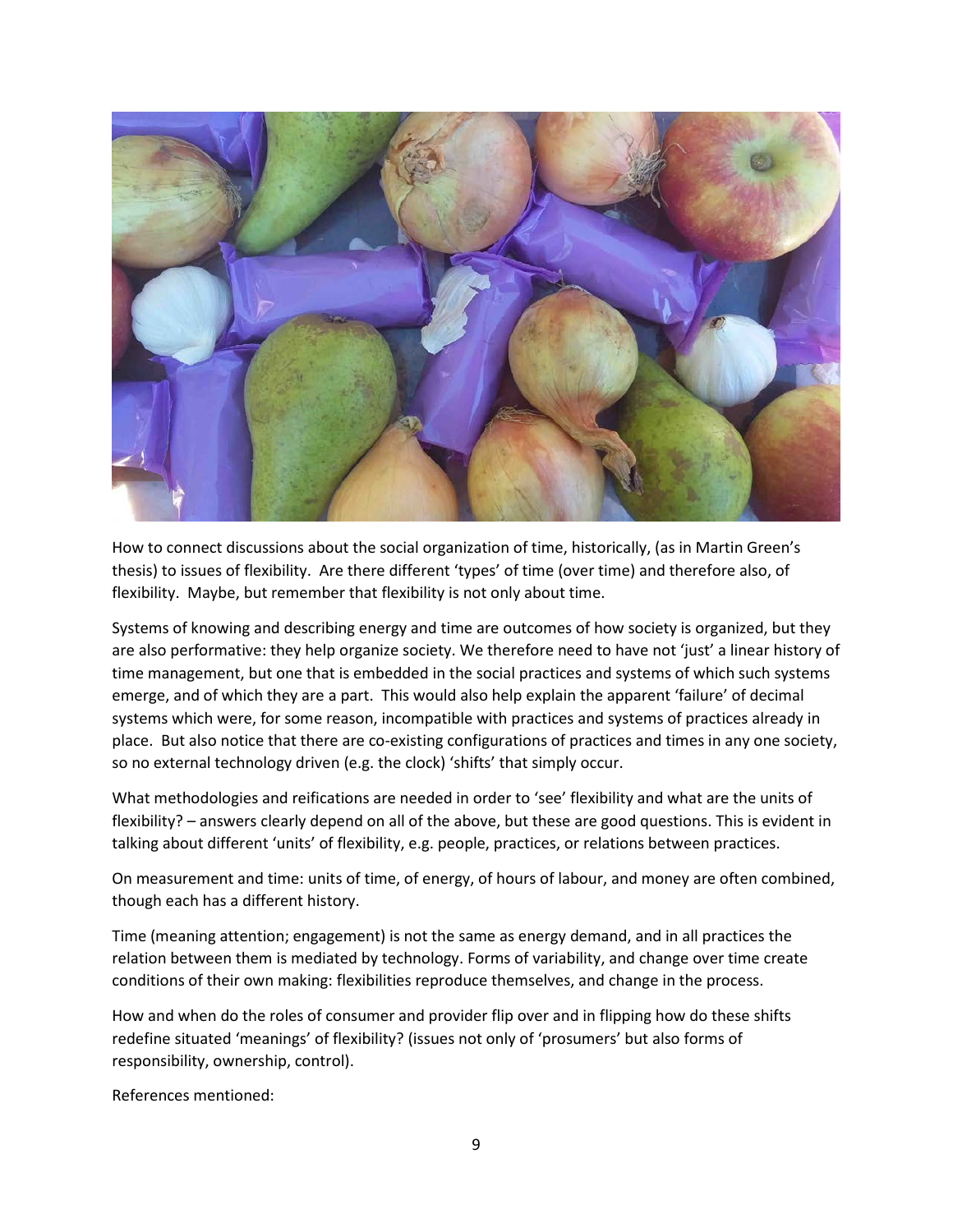Lukes, S. (1974) Power: a radical view.

Abbott, A. (2014) 'The Problem of Excess' Sociological Theory [https://doi.org/10.1177/0735275114523419](https://doi.org/10.1177%2F0735275114523419)



#### **Questions and themes for Antti Silvast**

How do 'existing' social systems and patterns of time set the scene for, or prefigure the scope for alternatives?

Is flexibility about the potential to open or develop new supply chains when some are closed. Is flexibility defined not by the availability of individual materials, but by how combinations of materials are linked in practice. I.e. for what practices are specific combinations required and is there scope for substitution?

What is the difference between stockpiling and ensuring security of supply?: there are spatial differences, but both enable the ongoing functioning of networks.

#### **Questions and themes for Sergei Shubin**

OECD is in the business of counting jobs created and jobs destroyed with a focus on protecting employment. From this point of view, flexibility equals precarity. But how are both concepts constructed historically.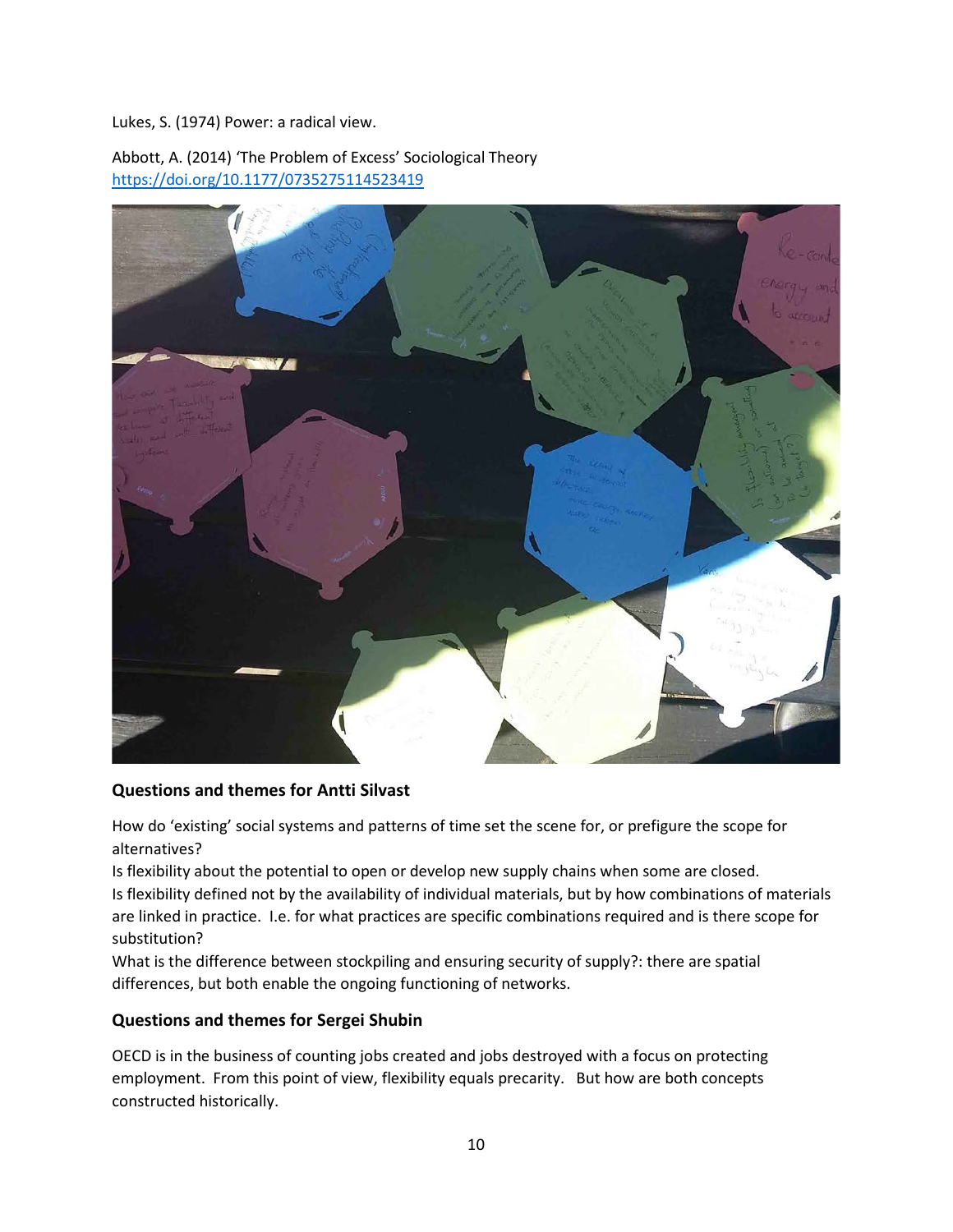Nicola adds: In my opinion this point proves the need for an historical account of how flexibility has arisen in the labour sector (see the text I have written below)

*"The flexibility concept arose in the field of labour law in the 1990s and its large scale adoption was significantly inspired by statistical assessments performed by OECD. These assessments were based on the measurement of two numerical coefficients: 1) Job turnover = jobs created – jobs destroyed in a given time period and 2) Employment Protection Legislation (EPL) indicator = coefficient resulting from the combination of 18 numerical factors and assumed to be able to measure the rigidity of national laws in relation to employment and dismissal. The value of these two abstract parameters has been calculated by OECD based on existent historical series available in its Member States and an anticorrelation between the values of these parameters has been identified. This anti-correlation has been interpreted by generally concluding that the more employees are protected by national legislations, the more jobs are lost in a country (see e.g. OECD Employment outlooks produced in the 1990s). Despite OECD revised its conclusions in beginning of 2000s, existing power centres have continued the propaganda triggered by OECD studies and States have continued implementing national laws informed by this interpretation."*

Are there parallels between the apparent trade-offs between flexibility (for workers, for employers) and security (for workers, for employers) that have parallels in the energy world, e.g. between providers and consumers. In some situations, flexibility for one party is at the cost of another, but not always.

Are configurations both of employment and of energy provision both (currently) tied to notions of consumer choice? If are there discourses and forms of 'flexwash' in the employment sector?

How does flexibility in the labour market relate to systems of energy and transport? In general, patterns of employment have direct consequences for using energy at home or at work, and for commuting and transport. Employment flexibilities in turn matter for the location of workers (in relation to homes), and to the distribution of goods as well. It would have been great to talk about this more.

There are further issues of seasonality: energy, water, and some kinds of labour are still somewhat seasonal. How are these organized in ways that obliterate these aspects in favour of constant provision despite variable demand.

The issue of human vs non-human labour and automation, and of delegation to (energy intensive) machines raises further questions about humans as forms of energy, but also about the labour and employment involved in managing energy, water or transport systems and how this is organized.

For instance, some consultancies have a reputation for hiring and firing, but also as providers, at short notice, of highly specialist skills. A feature that is 'needed' since those specialists are not required all the time.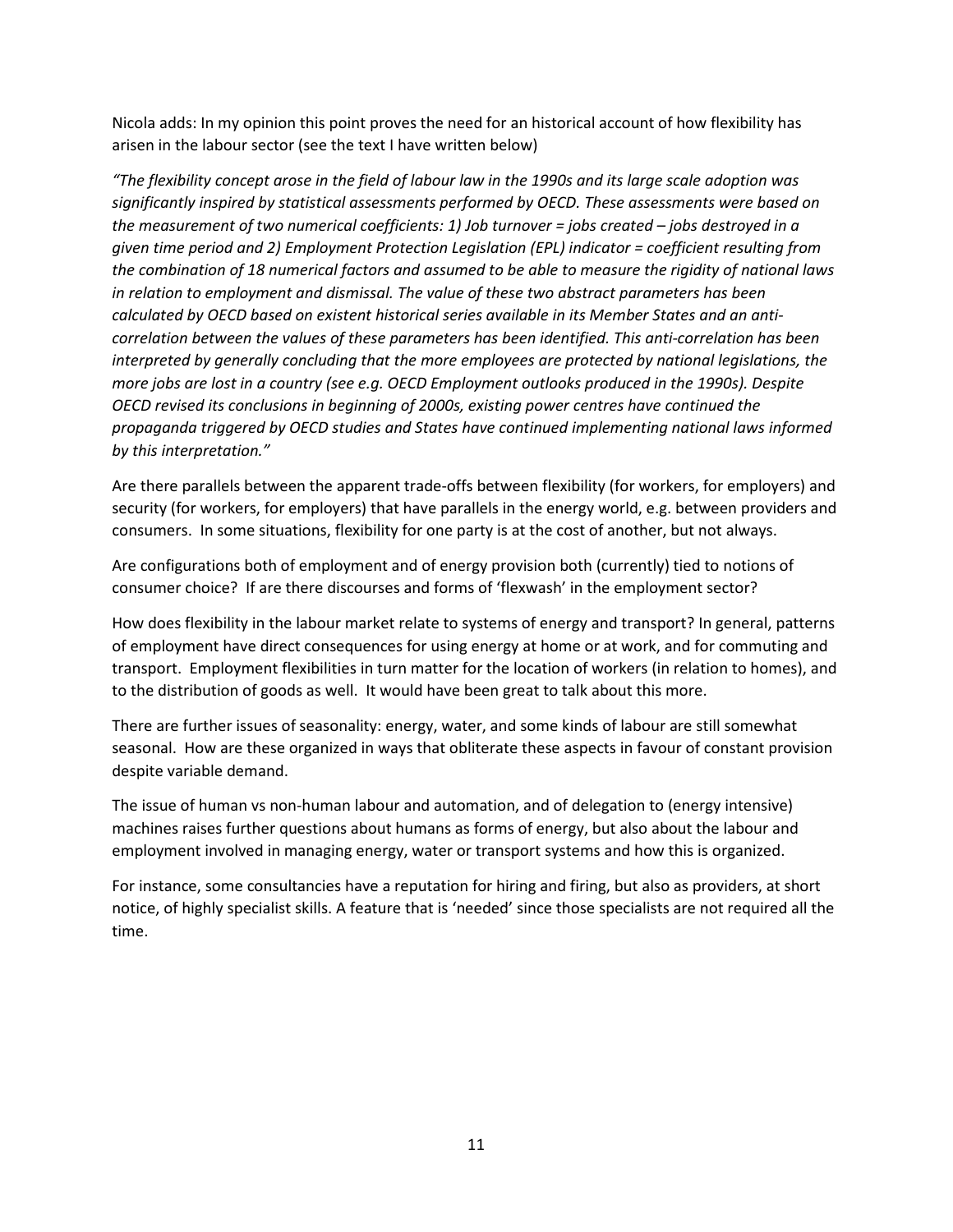

# **Recipes**

Martin's Aubergine and orzo

#### **1 pot Aubergine Recipe**

- 1 tbsp olive oil
- 1 small onion, sliced
- ◎ 1 garlic clove, crushed
- 1 dried bay leaf
- 2 tbsp thyme leaves
- pinch chilli flakes
- 1/2 aubergine, cut into 1cm (1/2in) cubes
- 150g (5oz) orzo
- 400g tin chopped tomatoes
- 450ml vegetable stock
- ½ lemon, zested
- 1/2 x 31g pack fresh basil, leaves roughly chopped, plus extra sprigs to serve
- vegetarian hard cheese or Parmesan shavings, to serve

Heat the oil in a pan over a medium heat. Add the onion with a pinch of salt and cook for 5-7 minutes, stirring occasionally, until softened.

Add the **[garlic](https://realfood.tesco.com/glossary/garlic.html?index=g)**, bay leaf, **[thyme](https://realfood.tesco.com/glossary/thyme.html?index=t)** and **[chilli](https://realfood.tesco.com/glossary/chillies.html?index=c)**. Cook for 2 minutes. Add the aubergine and cook for 3 minutes, stirring occasionally.

Stir in the orzo, tomatoes, stock and lemon zest. Bring to the boil, then reduce the heat. Simmer for 12 minutes, or until the aubergine and orzo are cooked through.